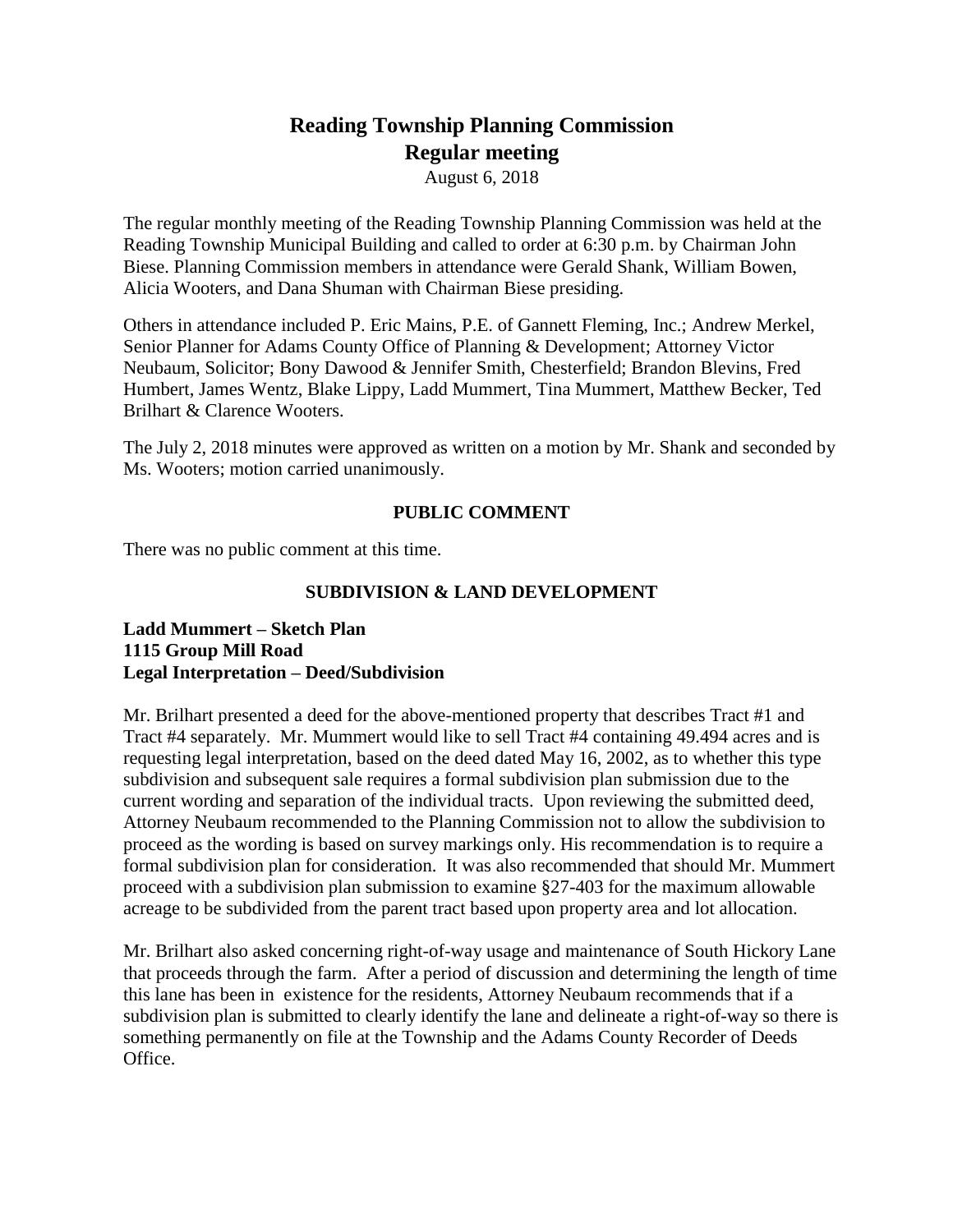# **Blake Lippy – Sketch Plan Two Properties – Land Development 5407 Carlisle Pike & 28 Stoney Point Road Parking Lot SWM concerns**

Mr. Lippy presented the Planning Commission with two properties located within Hampton (Village Zoning District) that are being impacted by the proposed Hampton Roundabout Project. Both of the properties are rental units with the current residents' parking along/near the intersection of Route 94 (Carlisle Pike) and Route 1007 (Stoney Point Road). With the progression of the PA Department of Transportation project, he will be required to construct off-street parking on the properties and is requesting some relief from the rigid fees and stringent review process presently in place since this construction is being forced upon him by the state as they change the traffic flow within Hampton. After a time of discussion and receiving input from Attorney Neubaum and Mr. Mains some potential options are to be considered at the August 20, 2018 Board of Supervisors Meeting. Attorney Neubaum stated that while the fees for  $3<sup>rd</sup>$  party reviews could not be lowered, the Township may provide some leeway in the administrative cost incurred. Mr. Mains stated he is willing to work with the Township in order to assist those residents who will experience this hardship. It was recommended to have the Public Works Department determine the number of residents who currently pull head-on into a parking space and subsequently back into the alley to depart. Mr. Mains would also prefer for Mr. Lippy to draft some preliminary plans that may allow similar parking for the residents so he can determine how the entire project may fit within the scope of Storm Water Management reviews. In order to prepare for the Board of Supervisors meeting Chairman Biese will discuss with the Board some of these options. Mr. Lippy is to attend the meeting as all the information gathered will be discussed and the Board of Supervisors will provide a path to proceed.

# **Brandon Blevins – Sketch Plan 1131 & 1165 Lake Meade Road Subdivision & Lot Merger**

Mr. Blevins presented the Planning Commission with a sketch plan indicating his desire to subdivide 2.0 acres from what is presently designated lot #2 and merge it with the existing 2.06 acres designated as lot #8. This would reduce lot #2 to 1.066 acres and increase lot #8 to 4.06 acres. Mr. Merkel expressed concern that while lot #2 is listed as 1.066 acres in accordance with the requirement for the Land Conservation District, any proposed subdivision would need to verify the acreage is in accordance with the definition of Lot Area included in the Reading Township Code of Ordinances. Mr. Blevins was also reminded of the requirement for back-up perk tests to be performed on lot #2.

# **Mary Mark Munday – #2018-03 Plum Run Road Final Subdivision Plan**

The Planning Commission received the subdivision plan from Mary Mark Munday proposing to subdivide a new 2-acre residential lot (lot #3) from the existing parcel labeled lot #2 located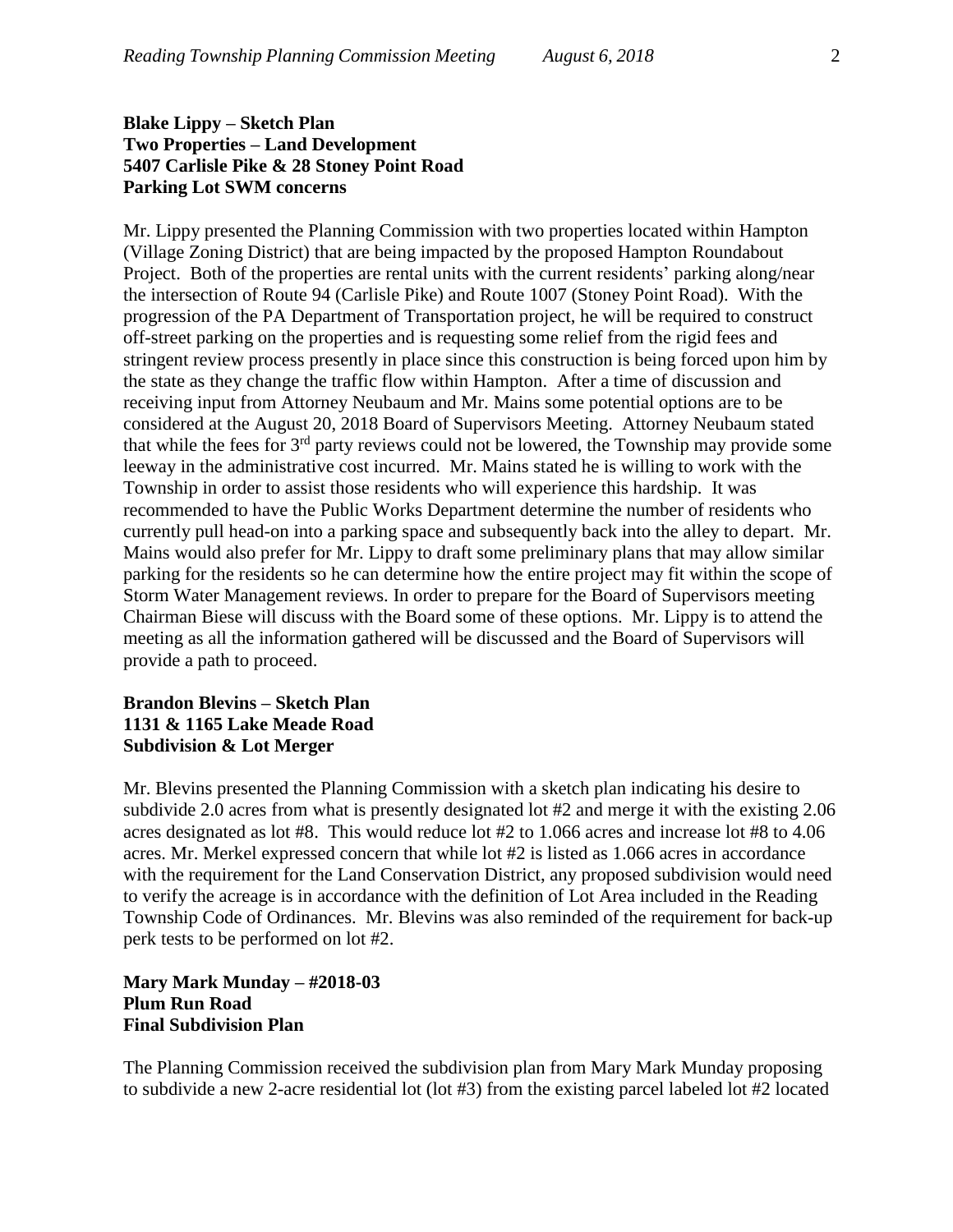within the Agricultural Conservation Zoning District. Also received were preliminary and revised comment review reports from Gannett Fleming; review reports from Adams County Office of Planning and Development and Land & Sea Services. The Planning Commission also received the Department of Environmental Protection Sewage Planning Exemption Module completed by the Township Sewage Enforcement Officer. After reviewing all the reports and receiving input from Mr. Mains and Mr. Merkel and there being no further discussion the Planning Commission established the following conditions as part of the recommendation for conditional approval:

- 1. §22-306.A(27) & (28) The final plan must be signed prior to approval by the Township. All plans (2 paper and 2 Mylar) must have original signatures, seals and notarization and include a separate signature block for the Board of Supervisors on both pages to sign to facilitate recordation of the final plan with the Adams County Recorder of Deeds Office.
- 2. The applicant shall record in the Miscellaneous Docket in the Recorder of Deeds Office of Adams County a "Driveway Easement" document stipulating access rights, maintenance obligations, etc. for the existing driveway. Attorney Neubaum received and reviewed the document at the Planning Commission and finds the wording acceptable to proceed with signatures, notarization and filing.
- 3. §22-306.B(10) The Department of Environmental Protection Request for Planning Exemption must be completed, signed and submitted to the appropriate office. An approval letter must be received and filed at the Township Office before final recordation of the plan.
- 4. The final plan must be signed by the Tyrone Township Board of Supervisors acknowledging the small portion of the parent tract that resides in their municipality. The signatures must be obtained prior to approval by Reading Township. All plans (2 paper and 2 Mylar) must have original signatures to facilitate recording of the final plan with the Adams County Recorder of Deeds Office.
- 5. §27-405 requires the Adjust Tract Approach be included on sheet #1 of the plan.
- 6. The language for the Owner's Certification and Offer of Dedication (top right of sheet #1) must be revised in accordance with the language provided by Attorney Neubaum.

On a motion by Mr. Bowen and a second by Mr. Shank, the Planning Commission has recommended conditional approval of the Subdivision Plan #2018-03 for Mary Mark Munday with the condition all the above-mentioned points are resolved and has recommended the final plan proceed to the Board of Supervisors for subsequent review and consideration for approval; motion carried unanimously.

# **Chesterfield #2018-02 East Berlin Rd/Carlisle Pike Preliminary Plan**

A revised subdivision plan was submitted by Chesterfield addressing some of the concerns mentioned at the July Planning Commission meeting. Mr. Mains provided the Planning Commission with an updated comment review report dated July 26, 2018 indicating some of the residual items still requiring completion. The Planning Commission also received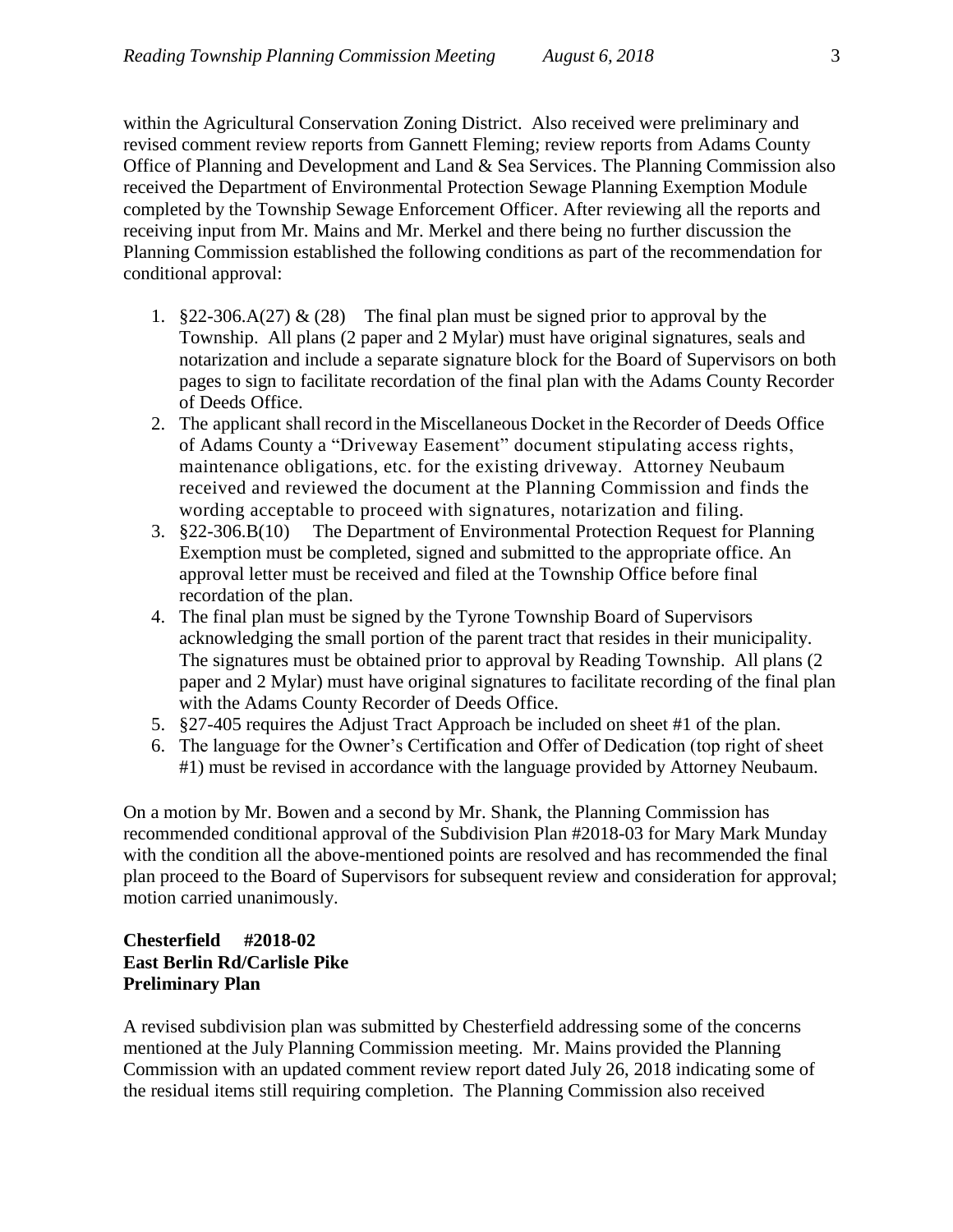numerous documents from Chesterfield with regards to the Highway Occupancy Permit, Traffic Impact Study, copies of reports submitted to various local and state agencies and a Modification Request Waiver for consideration. Mr. Dawood provided the Planning Commission with an overview of this new preliminary plan and the reasoning behind the changes from the original Chesterfield proposal. As of today, the water system testing letters have been sent to neighboring residents and they are beginning to collect data as they await response letters from the residents providing permission to perform well water level testing. Chairman Biese questioned a time-line for document submission and acknowledgement letters. Mr. Dawood explained that until the Department of Environmental Protection (DEP) provides permission to proceed, he cannot provide an accurate time-line, but assumes it will be early 2019 until response letters begin to arrive. Chairman Biese reminded Mr. Dawood that the old septic system needs to be listed on the plan, a separate page addressing all the details of the Water Treatment facility and all items on Mr. Mains review letters need to be addressed.

Mr. Dawood presented the Planning Commission with three waivers to consider for Modification Requests to the Subdivision and Land Development Ordinance. They are as follows:

§22-503 to waive the requirement for curbs and gutters. Mr. Mains stated this may be advantageous for stormwater issues. Mr. Merkel expressed concern that detailed language be included in the Homeowners Association document detailing who maintains the swales in order to protect the Township. Attorney Neubaum reminded Mr. Dawood that not only must this language be included, but language concerning fire hydrant ownership and responsibility be included to his approval. On a motion by Mr. Bowen and a second by Mr. Shank, the Planning Commission has recommended this Modification Request Waiver proceed to the Board of Supervisors for subsequent review and consideration for approval; motion carried unanimously.

§22-403.6.A to waive the Cul-de-sac length that is greater than 500 feet. Mr. Mains and Mr. Merkel are acceptable with this waiver, though consideration should be given to the overlap of the walking path and snow removal and include language in the Homeowners Association document addressing this concern. On a motion by Mr. Bowen and a second by Mr. Shank, the Planning Commission has recommended this Modification Request Waiver proceed to the Board of Supervisors for subsequent review and consideration for approval; motion carried unanimously.

§22-504 to waive the requirement for sidewalks. After receiving input from Mr. Mains and Mr. Merkel and discussing various option for exact placement of a sidewalk farther away from Route 94 and on a motion by Mr. Bowen and a second by Mr. Shank, the Planning Commission has tabled this Modification Request Waiver until additional information can be researched and Chairman Biese can discuss with the Board of Supervisors to solicit their opinion; motion carried unanimously.

Mr. Shank requested that for safety of future residents a rough graded road be provided to the Route 234 entrance and be included on the revised plan. Mr. Dawood indicated this would not be an issue.